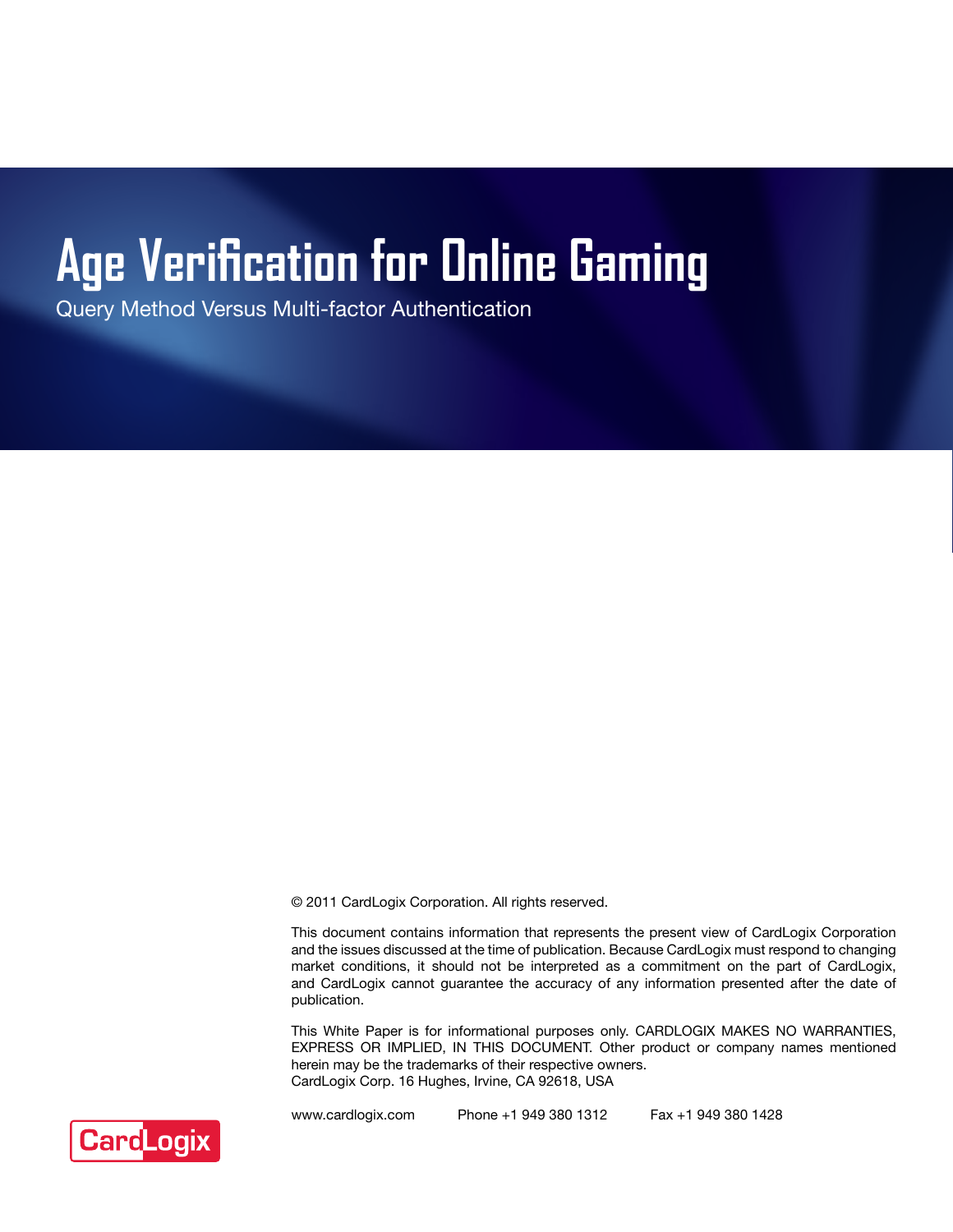

# **Index**

 $\mathbf{1}$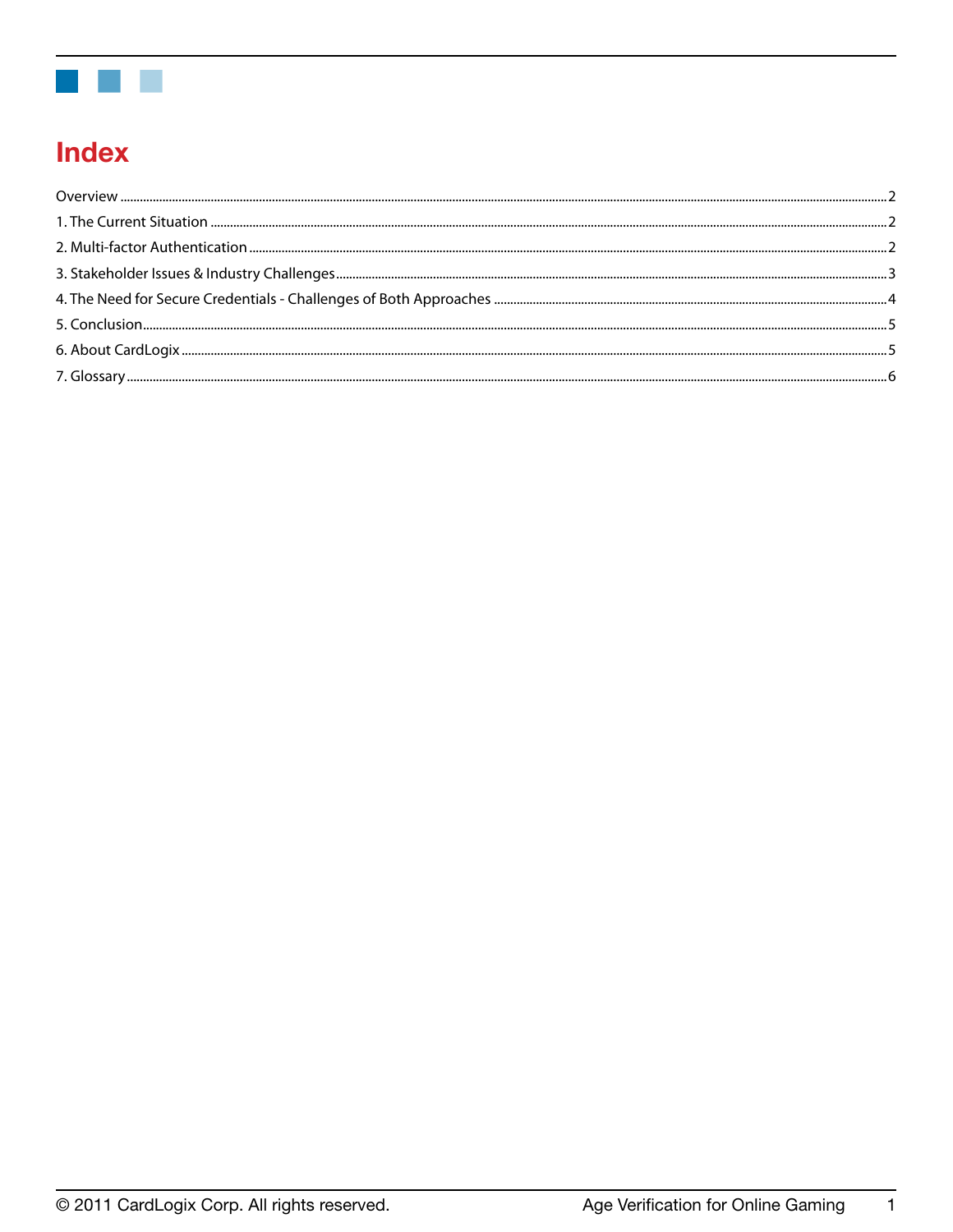<span id="page-2-0"></span>

# **Overview**

Online gaming has become prevalent throughout the world, and is now undergoing review for legalization in markets worldwide. As inevitable as this trend seems, basic concerns from legislators still remain about how to control this activity in an increasingly diverse and complex digital world. One of the primary concerns is underage gaming. Some governments have green-lighted online play, with just a credit card and some routine checks of public databases.

To date, there has been no means to absolutely confirm that an online player is old enough to legally play. This "good enough" approach has alarmed many, from multiple governments to interest groups attempting to protect children. Studies show that underage players are three times more likely to develop problematic playing than adults. For governments considering legalizing online gaming, the prevention of underage play has become a major issue hindering progress. According to FairPlayUSA, U.S. gamers play illegally on 1700 sites based in other countries.

This brief discusses the need for a more secure approach to online age verification. Technology is now available to addresses the complexity of digital identity, online transactions, and tech-savvy players. Instead of gathering and storing tangential data that can be easily discovered or misused, this technology depends on the most compelling and undeniable of human identifiers to succeed—the face and fingerprint.

# **1. The Current Situation**

Online transactions are commonplace today in retail, banking, healthcare, and business. Many methods have been employed to authenticate the identity of the consumer and the transaction. Most processes are built on trust that the connection is secure and the client PC is protected from attacks, such as viruses and Trojan horses.

One type of attack to online identity is "phishing". To prevent phishing attacks, some banks present a picture as a reminder to the user that they are signing in to the correct site. This low tech approach is only marginally effective against phishing attacks.

A common protection against underage access relies solely on the user's input that he or she is of legal age to proceed. This trust based method is often used to gain entry to websites containing adult content. This process obviously will not pass any legislative scrutiny.

The *Query Method* is considered by some groups as the next level of sophistication in determining an identity to protect a transaction or logon. This typically uses a one-time vetting of a person in order to work. When someone applies for online access, personal identifiers such as social security and driver license numbers are compared against semi-public records, such as utility bills. These various data points, including other qualifiers such as IP address, are applied tangentially to produce an approximation of identity, including age and expected location. If the data query algorithm indicates that the person falls within an acceptable range for verification, access is granted. If the data falls outside of the acceptable range, additional questions are asked. Some of these questions may remain as occasional security prompts to the consumer (e.g., "What is your mother's maiden name?"). Typically this process results in the user choosing an online name and password. Unless there is a change to the data set, or the user name and/ or password needs replacement, the online user's identity is never again challenged.

# **2. Multi-factor Authentication**

For a truly secure internet logon, a superior method of identification has been successfully applied around the world—*Multi-factor Authentication*. This method uses the advanced credentialing technology of very secure smart cards and biometrics to create an irrefutable identity that can be used across all digital boundaries.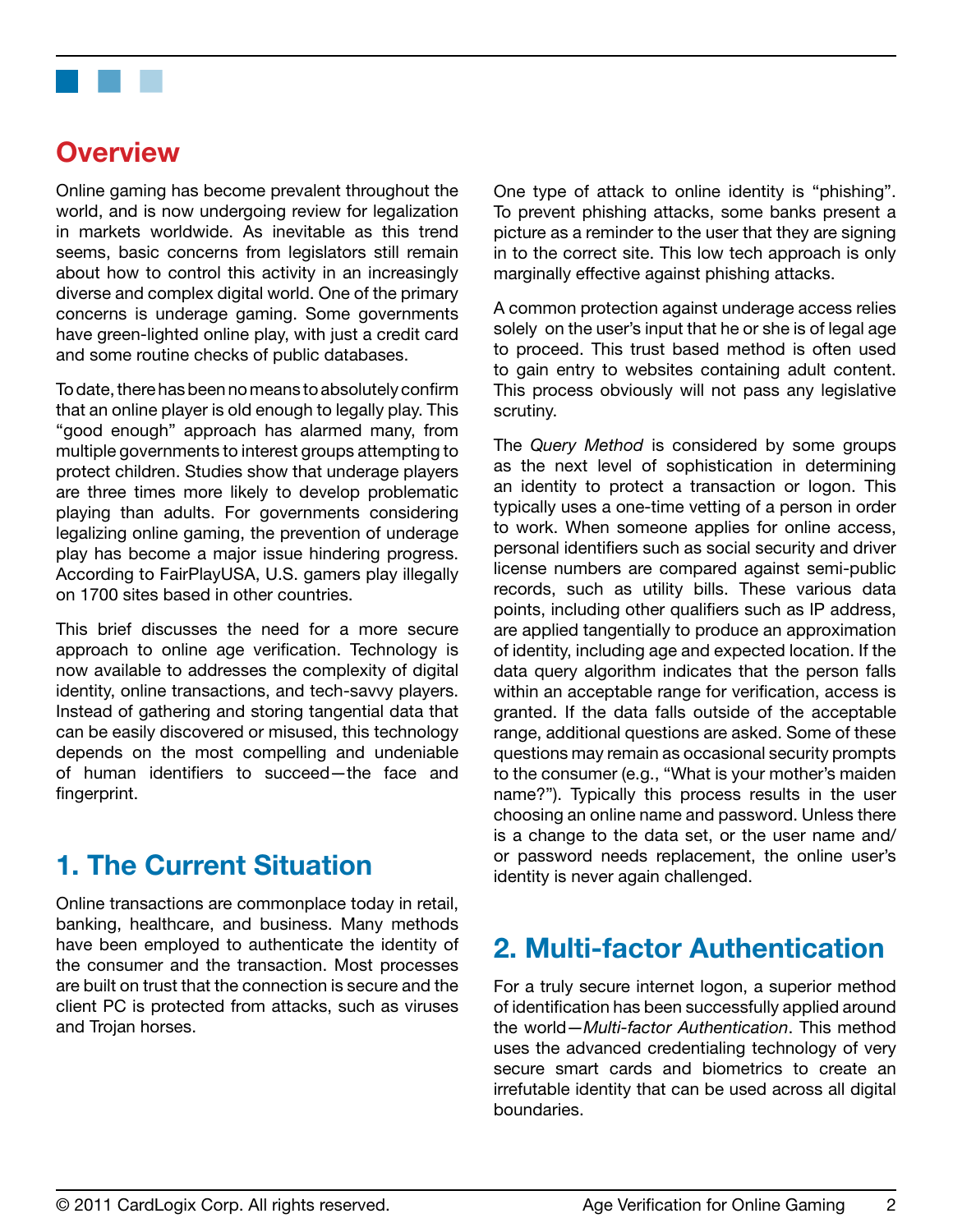<span id="page-3-0"></span>

For online gaming, Multi-factor Authentication securely stores a person's biometric identity credentials within an encrypted smart player chip card. The biometric can have many different modalities: face, fingerprint, voice, or iris. The use of one or more of these modalities, in combination with an authenticated card, across any network, establishes the initial vector of player identity and age. When properly executed, the user's biometrics are only stored in the trusted silicon on the card. This lowers the security exposure for the issuer and ensures total privacy for the cardholder.

The Multi-factor Authentication methodology works because:

- 1. The credential is tied ONLY to the person gaming.
- 2. Two-factor Authentication is something you have (the card) and something you present (your biometric).
- 3. The gaming server connection establishes a mutual authentication session directly with the card.
- 4. The credential is needed for play (card present transaction). This satisfies the payment card industry requirements.
- 5. An additional encryption layer is provided via a card-based session key.
- 6. E-signaturecapability(non-reputable transaction).
- 7. Communication between the card and PC cannot be sniffed, replayed or attacked via any injected software in the user's machine.
- 8. Biometrics software matchers can have liveness scans to prevent false person attacks (e.g., like the use of a photo versus the real person in front of the camera). This is achieved through a feature in the software that checks for blinking, or capillary checks on fingerprint readers.
- 9. Card enrollment/distribution can be used to drive players to land based casinos.
- 10. Player trust is enhanced by the lack of invasiveness during registration and vetting. Privacy is enhanced due to the biometric being stored only on the card.

# **3. Stakeholder Issues & Industry Challenges**

Government advocacy for online gaming is generating record momentum worldwide, as countries and states struggle economically and seek ways to tax an already booming activity.

In markets where online gaming is not yet legal, banking organizations are barred from handling transactions. As legalization evolves, the many different regulations and laws that take effect are often preliminary or poorly defined. Predictably, banks have been reluctant to support legalization, especially in the U.S. Another concern for the banks is the potential for high value bets and transactions that can be repudiated, or denied, by consumers. These are referred to as "Non-Card Present" transactions, because it cannot be proven that the actual card, and authorized cardholder are present. Banks would be enticed to increase their portfolios in low risk transactions that would come from a non-repudiated card-present transaction.

In many markets and in points of the U.S., there is a general resistance to gaming for moral reasons. The potential of online legalization ignites this argument further. Online gaming detractors argue that the protection of children is a strong reason not to legalize internet gaming. Their argument will rightly follow that the currently proposed legalization with the *Query Method* is not foolproof.

This puts some politicians in an unfortunate position. If they vote for something that could possibly be shown as not infallible, they are at risk; therefore they will stall or not vote for legalization.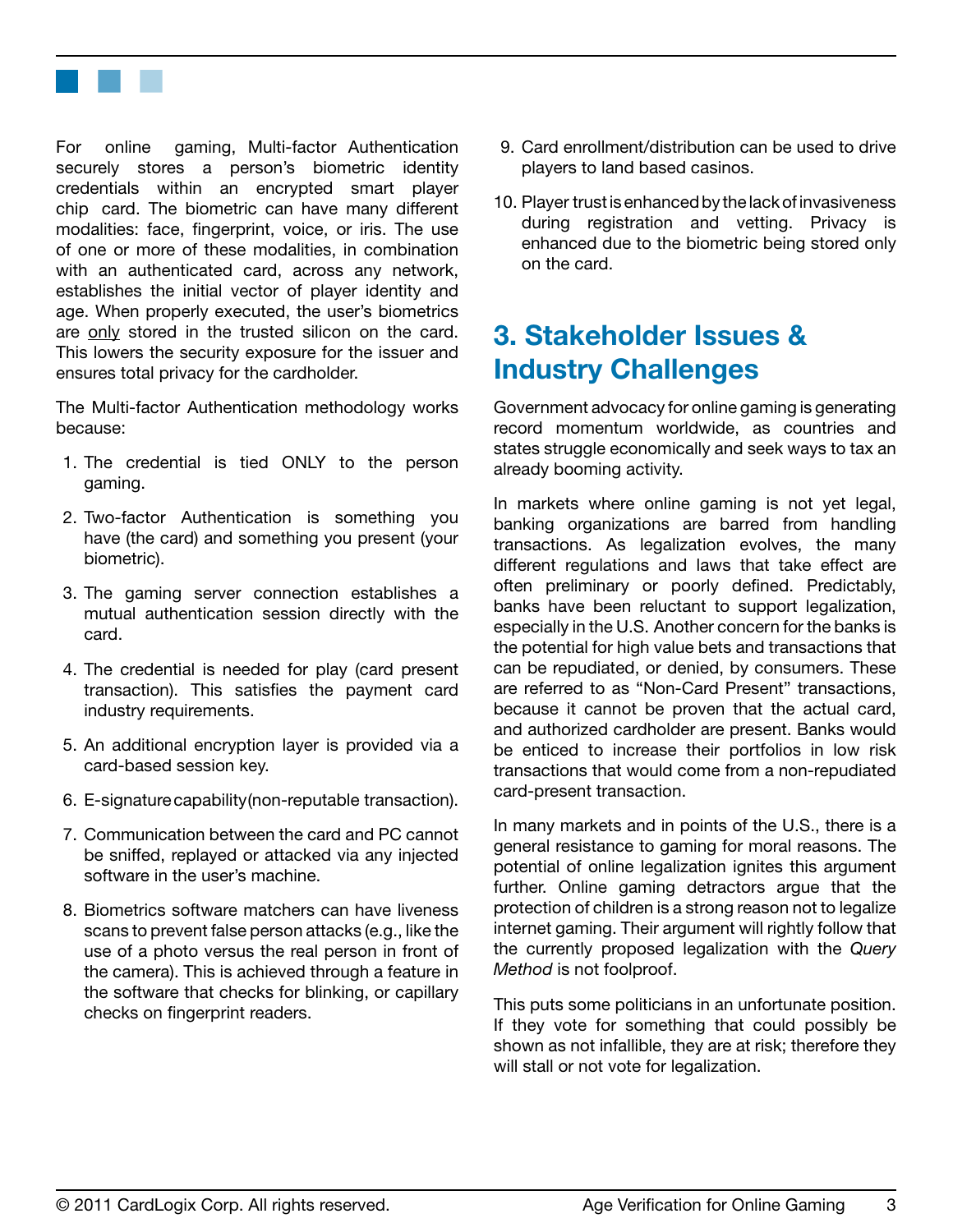<span id="page-4-0"></span>

#### Summarizing the Concerns

| <b>Stakeholders</b>                  | <b>Major Concerns</b>                     |  |
|--------------------------------------|-------------------------------------------|--|
| <b>Land-Based Tax Paying Casinos</b> | Loss of Revenue & Brand Extension         |  |
| <b>Players</b>                       | Lack of Fair Play & Financial<br>Recourse |  |
| Children                             | <b>Access Restriction</b>                 |  |
| <b>Politicians</b>                   | Re-Election                               |  |
| <b>Governments</b>                   | Tax Revenue                               |  |
| <b>Regulators</b>                    | Methodology To Perform Job                |  |
| <b>Banks</b>                         | Non-Repudiation of Transactions           |  |
| <b>Online Casinos</b>                | Over-Regulation                           |  |

In addition to the markets and stakeholders identified above, there is another potential pool of gamers who have not yet ventured into this arena for a variety of reasons. This anonymous group could possibly represent the largest revenue pool for both casinos and governments. Their concerns are:

- Fear of the lack of fairness and fraud associated with internet activities such as: how do they know they are on the right gaming site with so many phishing attacks on the rise?
- Fear of identity theft from an unregulated online company where they have no recourse
- Suspicion that they are not really playing against other players in a poker room, or that their cards are unfairly exposed to another complicit playing entity
- Possible concern about using yet another name and password that could get lost or stolen by viruses, their children or unhappy spouses. This could put them at financial risk

# **4. The Need for Secure Credentials - Challenges of Both Approaches**

As mentioned earlier, the *Query Method* is currently the one form of authentication being pushed today as a solution for online age verification. This process is used to confirm identity by employing credentials such as a drivers license or account numbers. This data is crosschecked against large pools of information.

After a successful crosscheck, the system then derives an answer of age based on probability. The *Query Method* cannot definitively associate a unique human identity to the computer attempting access to online gaming.

The *Multi-factor Authentication* method is the currently required implementation by many governments worldwide for secure internet logon. In the U.S. alone, every employee of all branches of the federal government is issued a smart ID card with the cardholder's biometric data stored on the chip. This is similar to the new e-passports issued around the globe. The strength of the trusted silicon combined with the user's biometric is the accepted approach for a strong credential. It can then be argued for the pending legislation regarding online gaming that this method is already an approved technology for strong identity.

We believe that Query Method-based age verification is no longer adequate for any industry, and especially for online gaming. Although fairly accurate, it is not foolproof. Reasons for this include:

- Professional hackers, using viruses, Trojan horses, and phishing attacks, have become highly sophisticated in collecting data, thus increasing the risk of a stolen identity
- Many tech-savvy teens know their parent's passwords and PINs.
- Internet data breaches are continuing to rise steadily across all business sectors, with the identities of customers left clearly unprotected. For medical records alone, the U.S. DHS reports that more than 11 million people have had their personal information exposed in the past two years. Bank of America, Wells Fargo, Citibank, and Staples retail stores have all had major data breaches. Casino operators cannot afford to become victims of a required publicly reported data breach. A breakdown of trust can have a very quick and detrimental effect on business.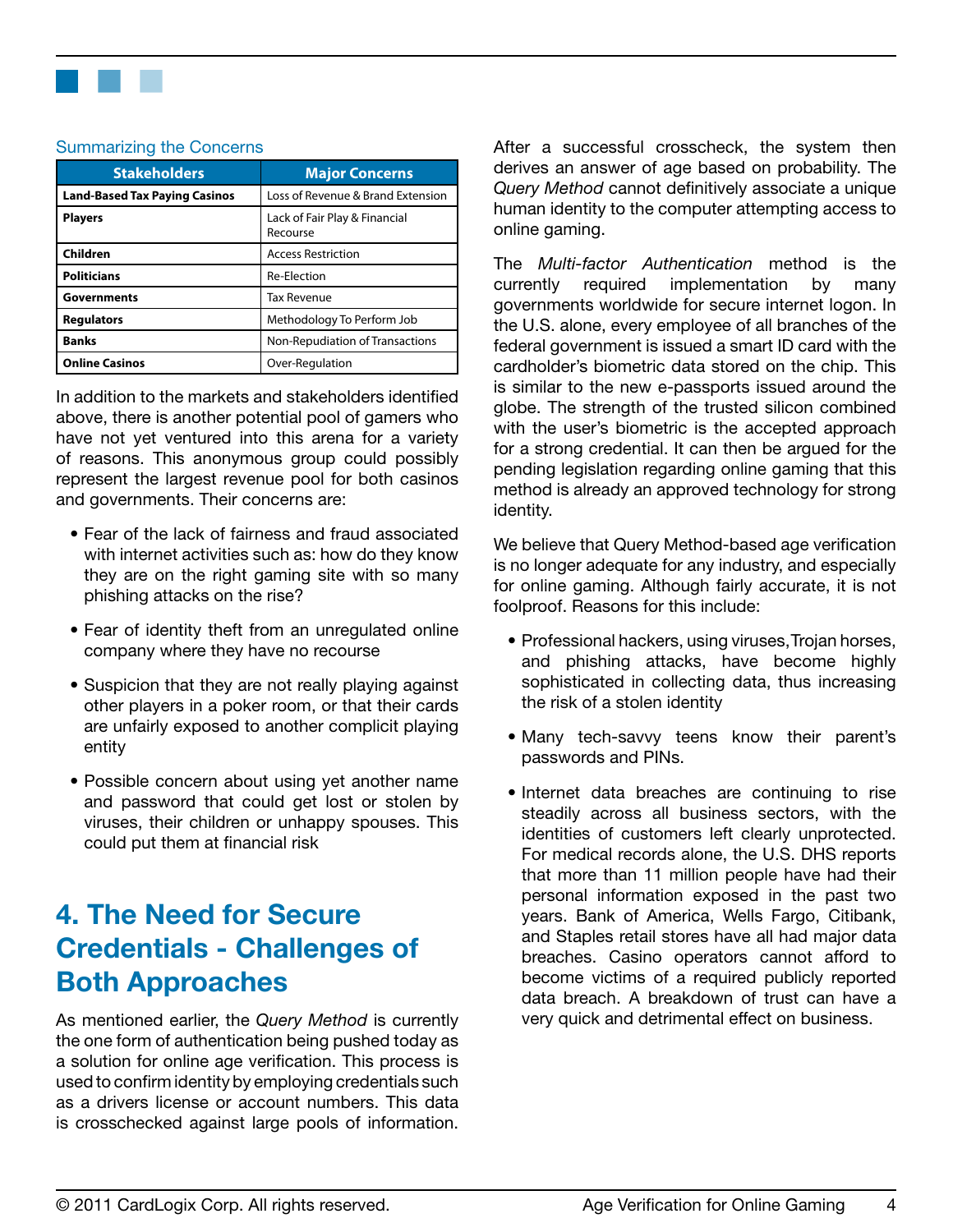<span id="page-5-0"></span>

• After the initial process, most *Query Method* based systems rely on a chosen user name and password. User names and passwords are highly vulnerable to brute force dictionary attacks. They are easily hacked or sniffed by viruses and Trojan horses, and sometimes are left on a sticky note or passed from person to person. According to analysts at the Giga Group, the cost of password interactions in call centers is typically \$25 per phone call and \$40 for every call escalated to the next level. The Gartner Group estimates costs for password replacement can be as much as \$18 per user per year.

|                                                                                                             | Query<br><b>Method</b> | <b>Multi-factor</b><br><b>Authentication</b> |
|-------------------------------------------------------------------------------------------------------------|------------------------|----------------------------------------------|
| <b>Total Cost</b>                                                                                           | Low                    | <b>Relatively Low</b>                        |
| <b>Privacy-Invasiveness</b>                                                                                 | High                   | Low                                          |
| <b>Bank Accepted Transaction</b>                                                                            | Probably not           | Yes                                          |
| <b>Foolproof/Accuracy</b>                                                                                   | Medium                 | Ultra high                                   |
| <b>Casino Liability</b>                                                                                     | High                   | Low                                          |
| <b>Mutual Authentication</b>                                                                                | No                     | Yes                                          |
| <b>E-Signature Capability</b>                                                                               | No                     | Yes                                          |
| <b>Integration between</b><br>internet play and Physical<br><b>Casino with Continued</b><br><b>Branding</b> | No                     | Yes                                          |
| <b>Impervious to Identity Theft</b>                                                                         | No                     | Yes                                          |

#### Comparison of Age Verification Approaches

### **5. Conclusion**

It is estimated that Americans spend approximately \$4-6 billion on internet gambling annually, despite the fact that it is not yet legalized. In the U.S. and around the world, states and local jurisdictions are rapidly legalizing this already prevalent activity. Federal governments must solve basic questions of regulation, in particular the protection of minors, before they can proceed with legalization. Politicians and bankers both want to avoid the risk of supporting the wrong technical approach, so inaction is their inevitable behavior.

*Multi-factor Authentication*, powered by the proven technologies of smart player cards and biometrics, is an established method for irrefutably integrating identity with play. This method can eliminate some of the fears that hinder political action for online gaming and enable the legislative process to move forward. This method also solves many technical and marketing problems associated with online gaming.

# **6. About CardLogix**

CardLogix has delivered smart cards, software, companion products, and integration to Stored Value and Identity applications since 1998. For over ten years, the company has supplied the Gaming and Hospitality Industry with millions of smart cards for Cashless Play, Player Tracking, Guest Room Access, and Loyalty programs. CardLogix solutions address the growing need in many identity applications for increased security and privacy. CardLogix biometric solutions include products for Gaming, Military IDs, National Health, and Law Enforcement.